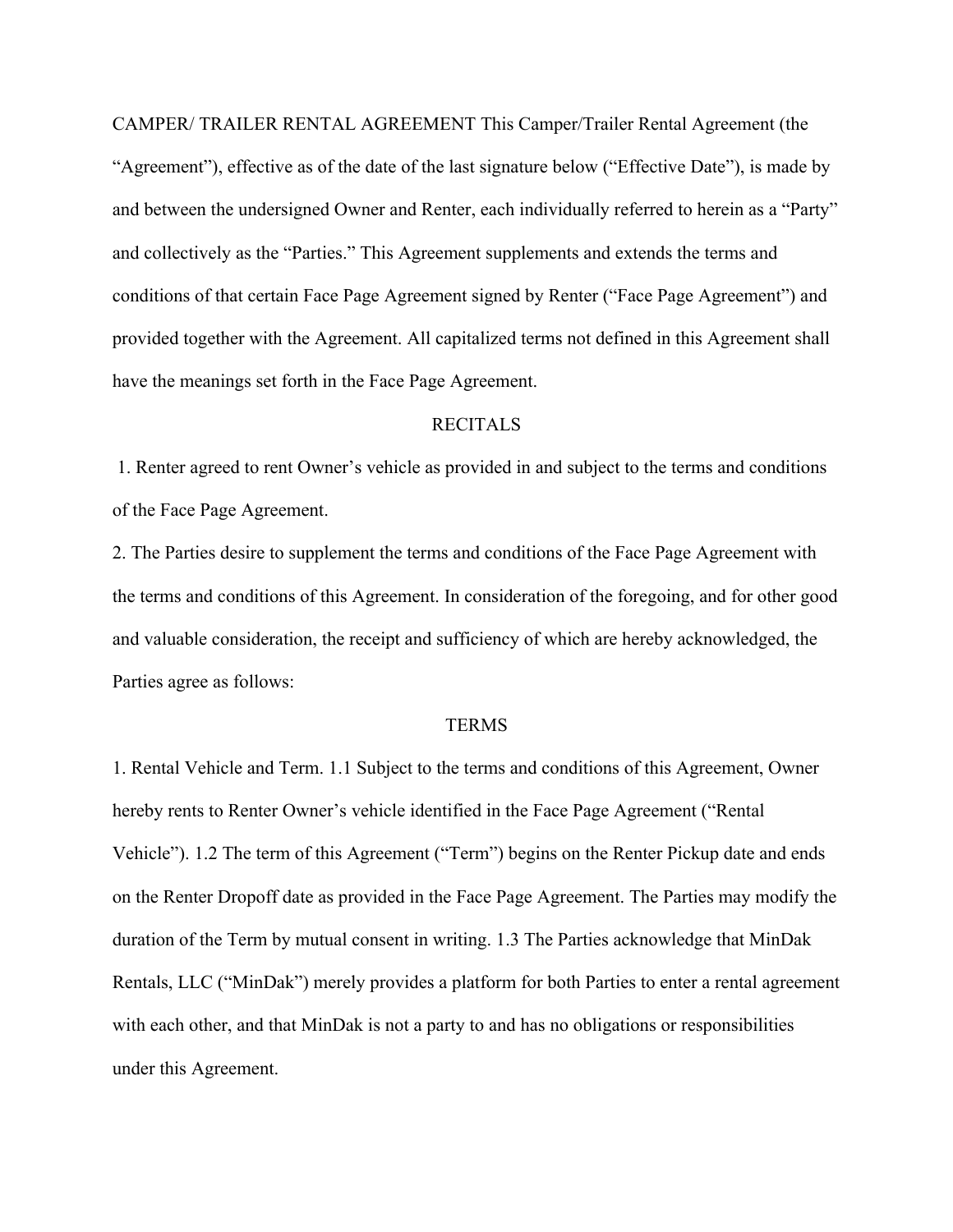2. Return of Rental Vehicle; Security Deposit. 2.1 Renter agrees to return the Rental Vehicle in a clean state and in substantially the same condition it was in at the time of Renter Pickup. Pursuant to the foregoing, Renter agrees to clean the Rental Vehicle, including by, but not limited to, wiping down counters, rinsing off tableware and cookware, removing all trash and debris from the vehicle, and emptying all gray and black water, prior to returning the Rental Vehicle. An additional cleaning fee, not to exceed \$400.00, may be charged in addition to the Cleaning Fee to the extent that the condition of the Rental Vehicle upon return is substantially different from its condition on the date of the Rental Pickup. 2.2 Renter agrees to return the Rental Vehicle by the Renter Dropoff date. The Term is measured in 24 hour increments, and Renter agrees to pay a fee of \$65 per hour for every hour past the Renter Dropoff date. Renter agrees to return the Rental Vehicle with a full tank of gas, or alternatively, Renter agrees to pay to refuel the Rental Vehicle at a rate of \$40 plus the actual cost of fuel. 2.3 Renter agrees that the Rental Amount includes one hundred and twenty five (125) miles per day, and that any additional miles will be charged at \$0.65 per mile. 2.4 Renter agrees that the Security Deposit will be released, less any additional mileage charges in Section 2.3 and/or other fees, within seven (7) business days following the end of the Term. Other fees may include late return fees, loss or damage to the vehicle other than normal wear and tear, any storage charges Renter incurs as a result of Renter's actions, any towing charges not covered by roadside assistance insurance, any costs associated with locating and recovering the Rental Vehicle if Renter fails to return it by the Renter Dropoff date. If the amount of Renter's Security Deposit is insufficient to satisfy all amounts due then Renter agrees to pay all charges in excess.

3. Renter's Obligations, Representations and Limitations; Insurance. 3.1 Renter agrees to not smoke cigarettes, tobacco, marijuana or any other smoking devices inside the vehicle. Renter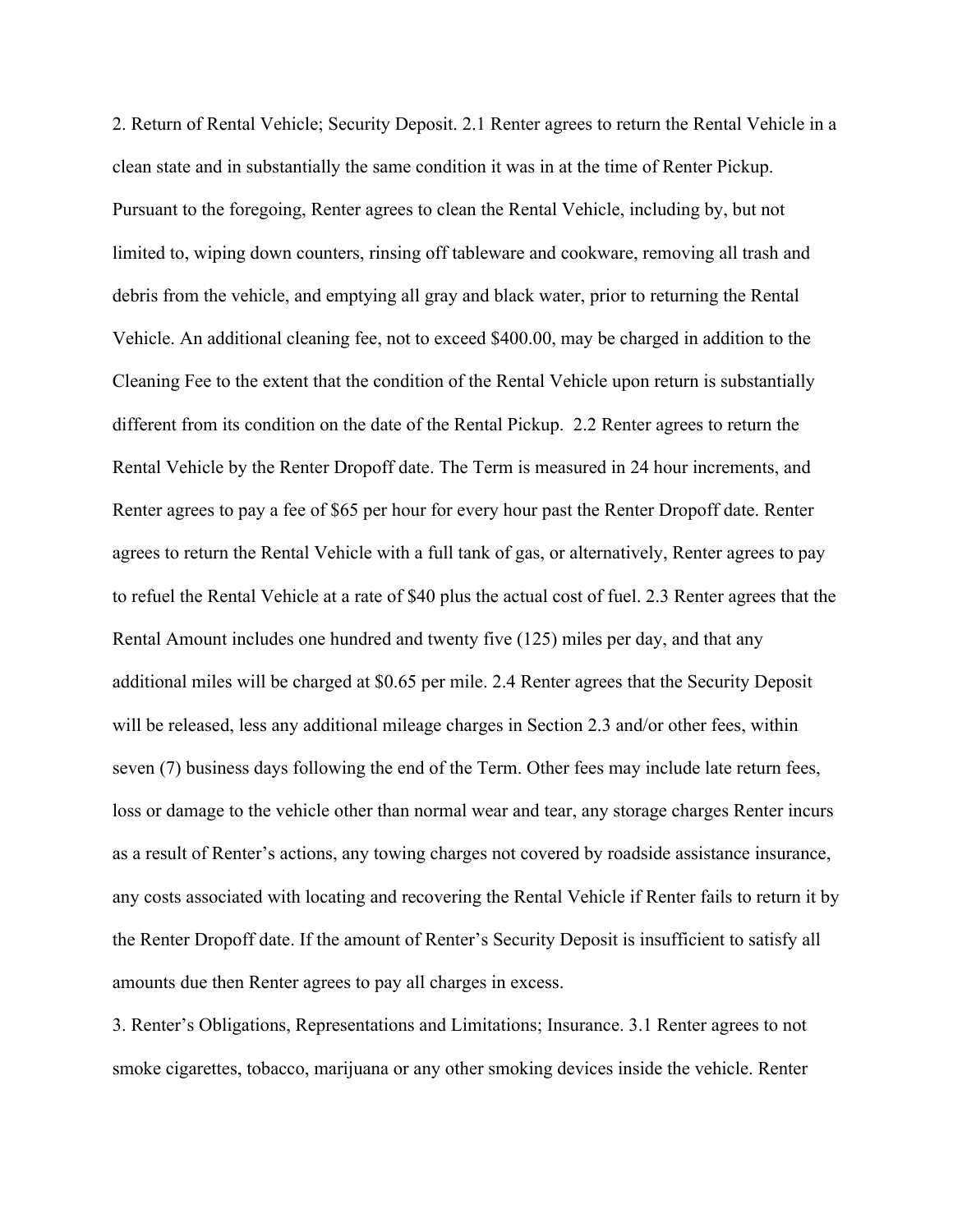acknowledges and agrees that Renter may be subject to an additional cleaning fee of \$1000.00 and/or forfeiture of the Security Deposit at Owner's discretion. Renter agrees to not perform or permit any actions prohibited by applicable law in connection with operating or using the Rental Vehicle. 3.2 Renter agrees that the Rental Amount includes the insurance provided through MinDak Rentals, which includes comprehensive, collision, and liability insurance with a maximum deductible of \$2,500. Renter acknowledges that such insurance may not include 24 hour roadside assistance. If required by Owner, Renter agrees to have and show proof of 24-hour roadside assistance (such as AAA premium), and if not, Renter acknowledges that the Rental Amount may include a 24- hour roadside assistance package provided through MinDak Rentals. 3.3 Notwithstanding the foregoing Section 3.2, should the Rental Vehicle need to be towed for any reason during the Term, Renter shall be solely responsible for the cost of towing the Rental Vehicle if Renter does not have appropriate roadside assistance. 3.4 Renter represents that all reported Verified Drivers in the Face Page Agreement have valid license(s) and only such drivers will operate the Rental Vehicle. Renter represents that all information reported for such driver(s) are accurate, and that no other driver(s)shall operate the Rental Vehicle. 3.5 Renter acknowledges he/she is responsible for checking and maintaining all fluid levels of the Rental Vehicle during the Term. Renter acknowledges and agrees that if a mechanical failure occurs during the Term as a result of his/her negligence regarding the foregoing, Renter will be solely responsible for the costs associated with all repairs as well as any loss of use of the Rental Vehicle incurred by Owner. In addition, Renter acknowledges that he/she is responsible for any damage to the Rental Vehicle and related costs arising from and related to Renter's negligence, including, but not limited to, driving for extended periods on a spare tire, failing to address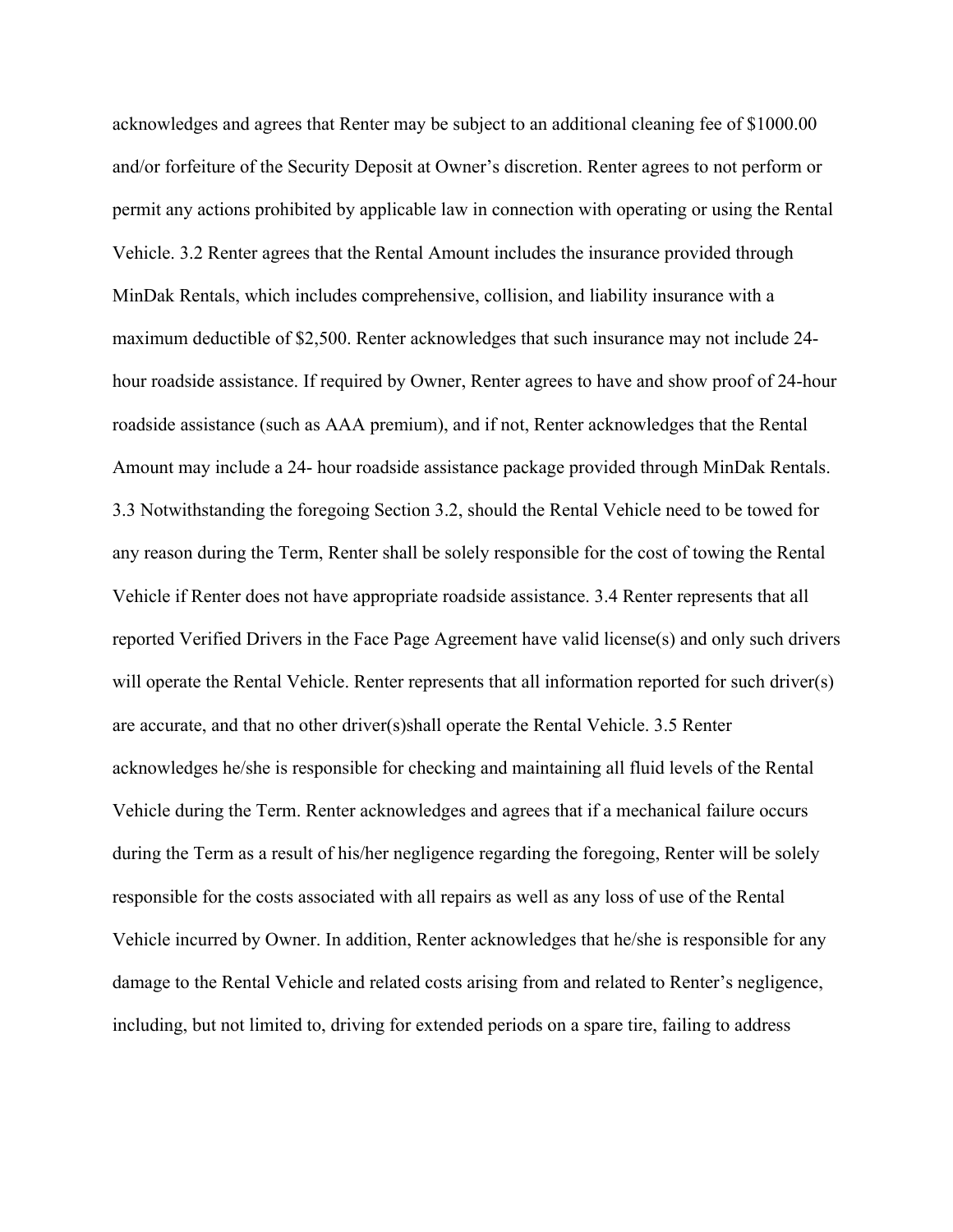warning lights or other signals of malfunction, not following instructions for proper operation of camping features, or driving off-road.

3.6 Renter agrees to not drive or allow the Rental Vehicle to be driven off-road. Renter agrees to not drive, operate, or transport the Rental Vehicle outside of the continental United States or Canada; and Renter agrees to not permit or authorize or otherwise allow any driver or third party to do so. Renter acknowledges that he/she is responsible for reporting all accidents, incidents of vandalism, or theft to Owner and law enforcement promptly upon discovery. Furthermore, Renter agrees and understands that driving any MinDak Rentals vehicle to a Music Festival is strictly prohibited without prior written consent. Fines for taking MinDak Rentals vehicles to a Music Festival may be assessed up to \$2,500.

3.7 Renter agrees to be bound by the Policies for Renters regarding vehicles booked through MinDak Rentals, also available at https://MinDakrentals.com.

4. Owner's Responsibilities; Disclaimer of Liability; Indemnification. 4.1 The Parties agree that if the Renter is unable to operate the Rental Vehicle during the Term due to a mechanical failure not due to Renter's action or omission, then Owner shall be responsible for completing, in a reasonable period of time, any necessary repairs to the Rental Vehicle. Unless authorized by Owner, Renter agrees to not perform any repairs, replacement of parts, or any other service to the Rental Vehicle. 4.2 The Parties agree that Owner may repossess the Rental Vehicle at Renter's expense without notice (a) if Renter fails to return the Rental Vehicle by the end of the Term or (b) if the Rental Vehicle is used in violation of this Agreement or applicable law. 4.3 Owner is not responsible for any personal property that remains in or on the Rental Vehicle upon return at the end of the Term. Renter releases Owner from all claims for, loss of, or damage to, Renter's personal property or that of any other person that was left or carried in or on the Rental Vehicle.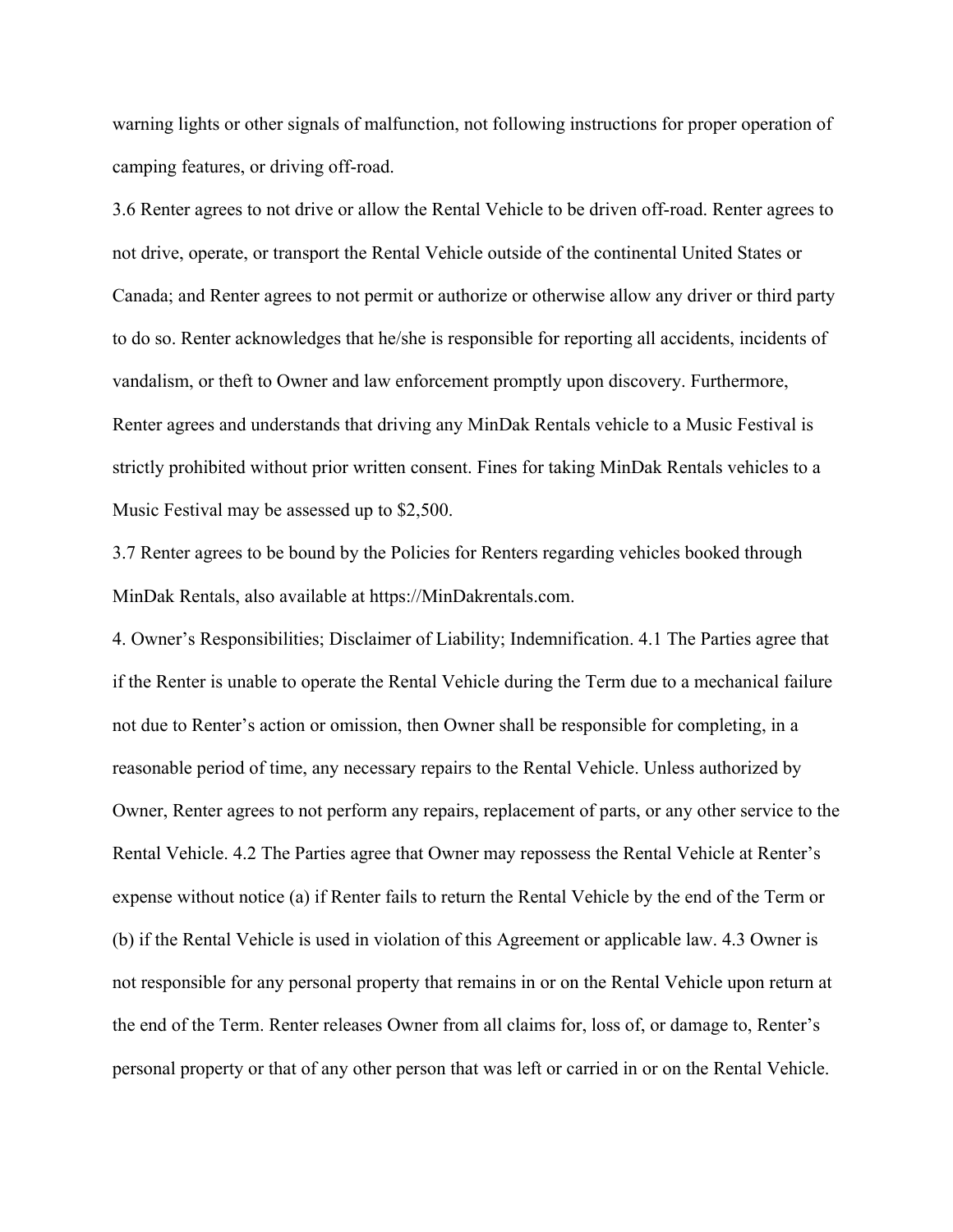4.4 OWNER SHALL NOT UNDER ANY CIRCUMSTANCES BE LIABLE TO RENTER OR TO ANY THIRD PARTY FOR ANY INDIRECT, INCIDENTAL, SPECIAL, OR CONSEQUENTIAL DAMAGES OF ANY NATURE WHATSOEVER (INCLUDING BUT NOT LIMITED TO LOSS OF PROPERTY, USE OF RENTAL VEHICLE, OR VACATION TIME), ARISING OUT OF THIS AGREEMENT AND/OR THE USE OR INABILITY TO USE THE RENTAL VEHICLE EVEN IF OWNER HAS BEEN ADVISED OF THE POSSIBILITY OF SUCH DAMAGES. IN NO EVENT SHALL THE LIABILITY OF OWNER TO RENTER IN CONNECTION WITH THIS AGREEMENT OR THE RENTAL VEHICLE EXCEED THE CHARGES PAID BY RENTER TO OWNER UNDER THIS AGREEMENT. - 4 - 4.5 Renter agrees to indemnify Owner and hold Owner harmless from any and all liability, loss, claim, damage, expense or cause of action resulting in whole or in part from (a) Renter's breach of the terms and conditions of this Agreement, (b) Renter's breach of his/her representations under this Agreement, or (c) Renter's possession or operation of the Rental Vehicle. 4.6 Owner agrees to be bound by the Van Owner Policies regarding vehicles booked through MinDak Rentals, also available at https://MinDakrentals.com. 5. General Provisions. 5.1 Any notice required under this Agreement shall be in writing to either Party at the applicable address given at the beginning of this Agreement or to such other address, including email address, as that Party shall have designated by notice in writing. 5.2 The section headings in this Agreement are for convenience of reference only, and will not be deemed to be a part of the Agreement or be referred to in connection with the construction or interpretation of the Agreement. 5.3 This Agreement shall be governed by the laws of the State of Oregon, excluding its conflict of law provisions. If any legal action is brought by either Party against the other regarding the subject matter of this Agreement, the prevailing Party shall be entitled to recover,